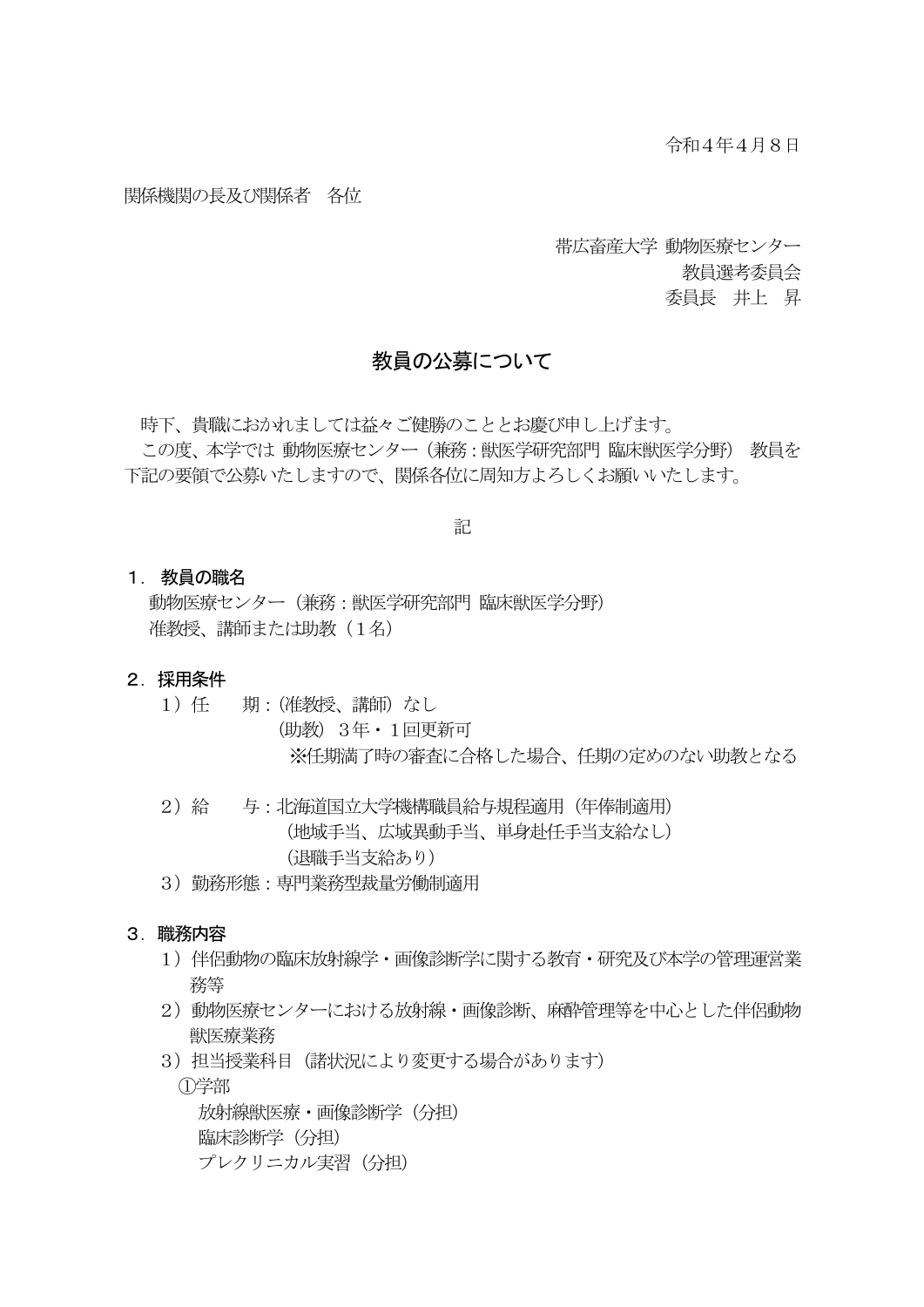伴侶動物獣医療実習Ⅰ、Ⅱ(分担) 総合獣医療実習(分担) 基礎学術ゼミナール(分担) アドバンスト演習 (分担) 課題研究 農畜産演習(分担・数年に一度)

- ②大学院(畜産学研究科、別途資格審査あり) 動物医科学特別研究Ⅰ、Ⅱ 動物医科学特別演習(分担) 動物臨床科学特論 I (分担) 動物医科学特論(分担) 獣医学特論Ⅰ、Ⅱ 獣医学特別演習Ⅰ、Ⅱ 臨床獣医学特論(分担) 臨床獣医学特別演習Ⅰ、Ⅱ(分担) 動物医療センター特別演習 (分担)
- 4.応募条件
	- 1)伴侶動物臨床全般の教育研究および診療に意欲を有する方。伴侶動物、特に犬・ 猫の臨床経験がある方。獣医臨床教育に高い意欲を有し、現在の臨床獣医学分野の 教員とともに国際水準を目指した高度な診療体制を築く能力を有する方。伴侶動物 の臨床放射線学・画像診断学を中心とした教育・研究を担当するとともに、麻酔管 理を含めた動物医療センターでの伴侶動物診療を担当できる方で、専門医、認定医 の資格を有する方が望ましい。加えて、新たに実施する教育研究活動の推進に意欲 的に取り組む方。
	- 2) 博士の学位を有する方。
	- 3)日本国獣医師免許を有する方。
	- 4)授業を日本語と英語で実施できる方。
- 5.必要書類
	- 1)履歴書(本学所定様式)※印刷したもの1部と電子媒体に保存したもの。
	- 2) 業績評価資料 (本学所定様式) ※雷子媒体に保存したもののみ、印刷は不要。
	- 3) これまでの研究の概要、関連領域の教育・研究に対する抱負(それぞれ2,000 字程度)(1部)。
	- 4)推薦書(1名)
	- 5)推薦書作成者とは別に、応募者について照会できる方の連絡先(氏名、所属、職 名、住所、E メールアドレス、電話番号)を2名以上。
	- 6)5)に関連し、照会者には応募者の人物評価を依頼するため、個人情報の提供に 係る同意書(本学所定様式)。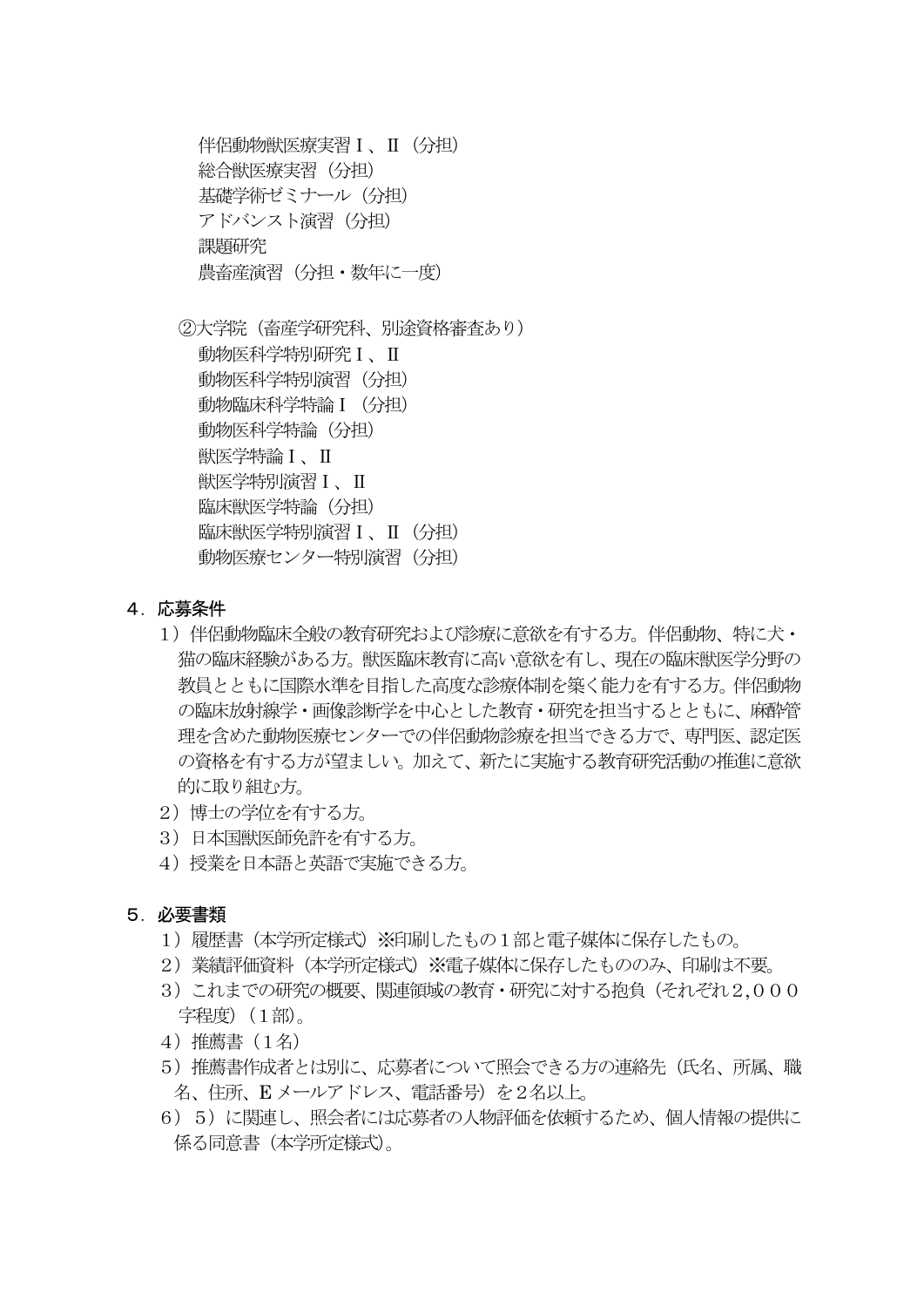- ※1), 2)及び6)については、書式を本学ホームページからダウンロードして ください。同時に、データは電子媒体(CD、USBメモリ等)に保存した ものも提出してください(URL https://www.obihiro.ac.jp/careers)。
- ※2)に関連して、研究業績中の原著論文の各々については別刷またはコピーを、 それ以外の業績については内容を証明する資料を、同資料の記載順にバイン ダー等に収納して提出してください。
- ※原則として応募書類については返却いたしません。応募書類の返却を希望される 方は着払い伝票を同封ください
- 6.その他
	- 1)本学の教員人事は、原則として書類審査及び書類審査通過者に対する面接・模擬 講義(日本語)・研究紹介(英語)を実施します。その際の旅費は自己負担となり ます。
	- 2) 国家公務員・地方公務員等から引き続き本学に採用されることとなった場合でも、 退職手当は原則として通算されません。
	- 3)多元的業績評価の実施について
		- 現在、大学に所属されている方については、研究業績(過去すべての期間)の 他、平成31年4月から令和4年3月までの期間の教育、社会貢献、管理運営 の業績ごとに、その内容を証明する資料(例えば授業のシラバス、公開講座の プログラム、審議会委員の委嘱状等)で確認いたします。
		- ・現在,大学以外に所属されている方については、研究業績(過去すべての期間) に関して、その内容を証明する資料(例えば招待講演の依頼状、研究費採択通 知書等)で確認いたします。
	- 4)帯広畜産大学では、多様な人材による教育・研究活動の推進、男女共同参画推進 に努めており、女性の積極的な応募を歓迎します。また男女共同参画社会基本法 の趣旨に則り、教育・研究業績および人物の評価において、同等と認められる場 合には女性を優先します。

帯広畜産大学では、研究支援員制度やメンター制度を実施し、教育・研究時間と 家庭との両立の支援を行っています。また、学内保育施設を有しておりませんが、 市内の認可外保育施設と提携し,職員の利用枠を確保することで,着任後もただ ちに入所できるようにしております。

なお、支援制度の詳細や帯広畜産大学における男女共同参画推進方針や支援制度 の詳細については、https://www.obihiro.ac.jp/gender-equality (本学 HP→大学紹 介→男女共同参画)をご覧ください。

#### 7.書類の提出期限

令和4年6月3日(金曜日)必着

#### 8.採用予定日

令和4年11月1日以降できるだけ早い時期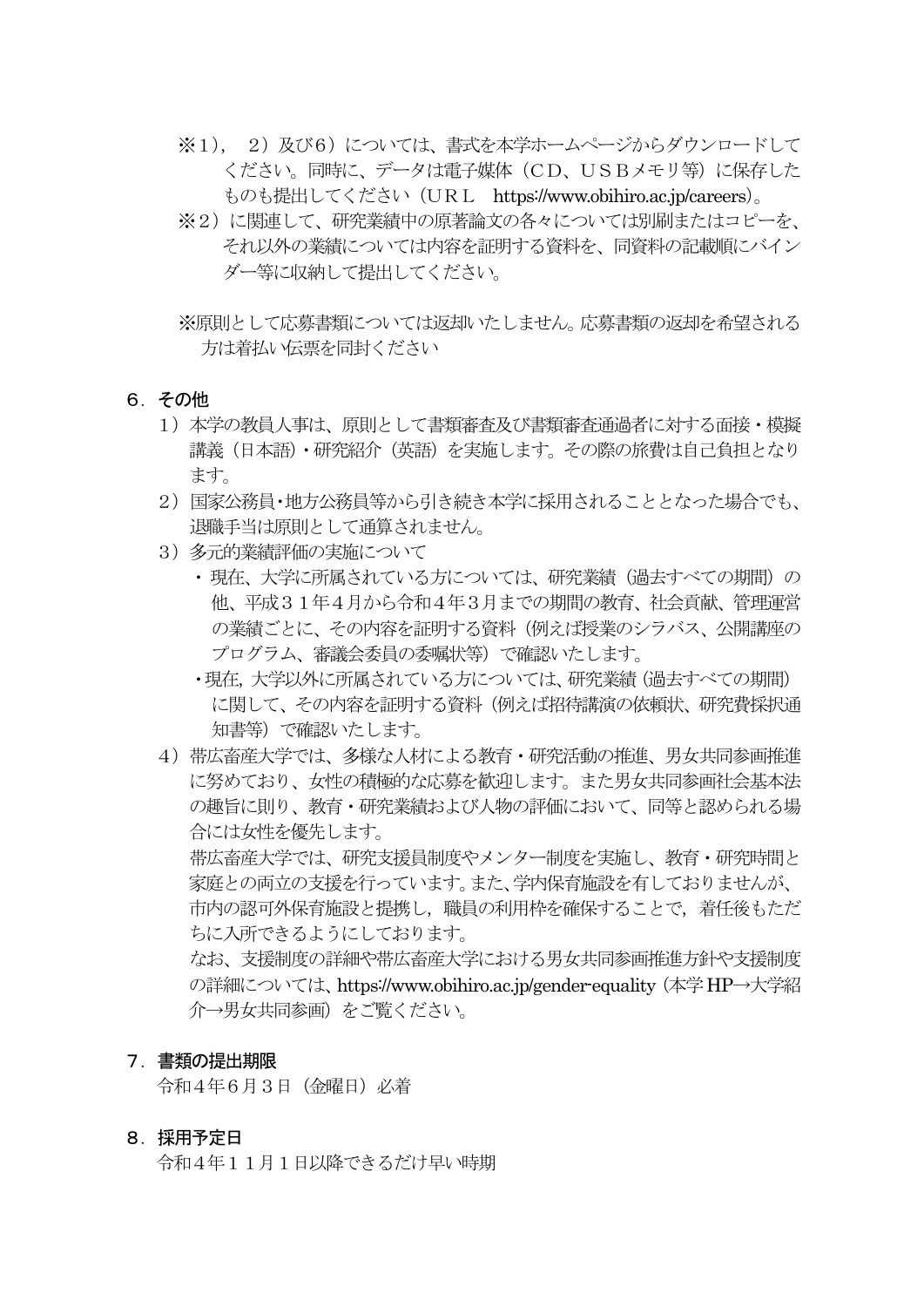## 9.送付先

〒080-8555 帯広市稲田町西2線11番地 帯広畜産大学 総務課 人事係 宛 封筒に「動物医療センター 准教授、講師または助教 応募書類在中」と朱書きの上、 簡易書留でお送りください。

## 10.照会先

〒080-8555 帯広市稲田町西2線11番地 帯広畜産大学 動物医療センター教員選考委員会 委員長 井上 昇 電話:0155-49-5652 E-mail: ircpmi@obihiro.ac.jp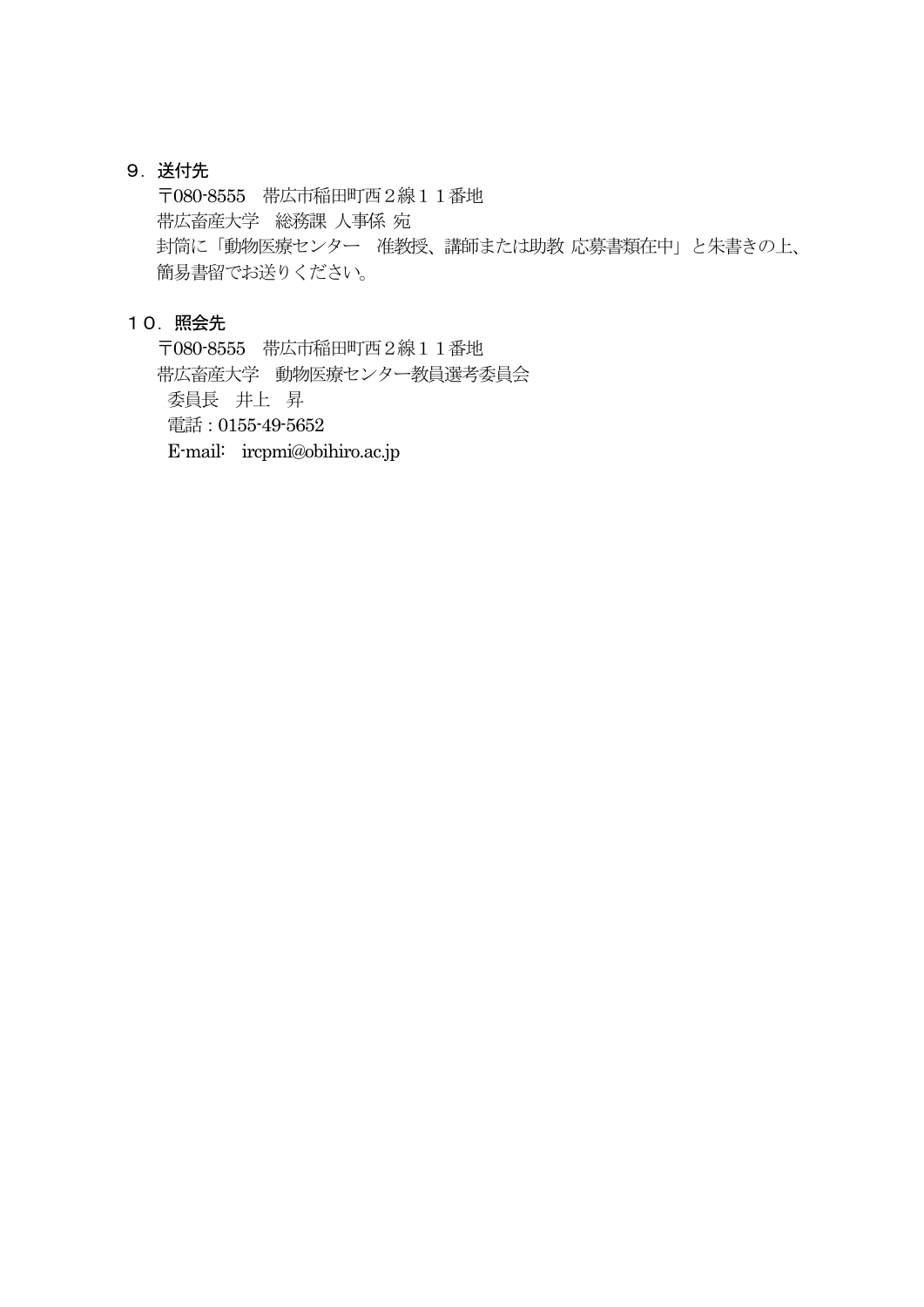# Inviting Applications for an Assistant Professor, a Senior Assistant Professor or an Associate Professor of Veterinary Medical Center, Obihiro University of Agriculture and Veterinary Medicine

We are inviting applications for an Assistant Professor, a Senior Assistant Professor or an Associate Professor of Veterinary Medical Center (Concurrent post: Division of Clinical Veterinary Medicine, Department of Veterinary Medicine). Please inform potential candidates of the position and the following details.

## 1. Job title

Assistant Professor, Senior Assistant Professor or Associate Professor

## 2. Condition of employment

1) Appointment type:

(Assistant Professor): 3 years (may be reappointed only once\*) \*There is a possibility of permanent employment after screening

(Senior Assistant Professor or Associate Professor): Tenure

## 2) Salary: application of the annual salary rules

 Hokkaido Higher Education and Research System Staff salary regulations apply mutatis mutandis.

(Regional allowance, wide-area transfer allowance,

and single employee allowance not provided)

(Retirement allowance provided)

3) Working arrangements: a flex-time system

## 3. Job description

- 1) Education and research related to clinical radiology and diagnostic imaging of companion animals, as well as university administrative operation.
- 2) Veterinary services for companion animals, focusing on radiology, diagnostic imaging, anesthesia management, etc. at the Veterinary Medical Center.
- 3) Teaching courses (Courses may change depending on circumstances)

Undergraduate:

Radiation Veterinary Medicine・Diagnostic Imaging (shared)

Clinical Diagnosis (shared)

Practice in Preclinical Medicine (shared)

Practice in Companion Animal Medicine  $I$ ,  $II$ (shared)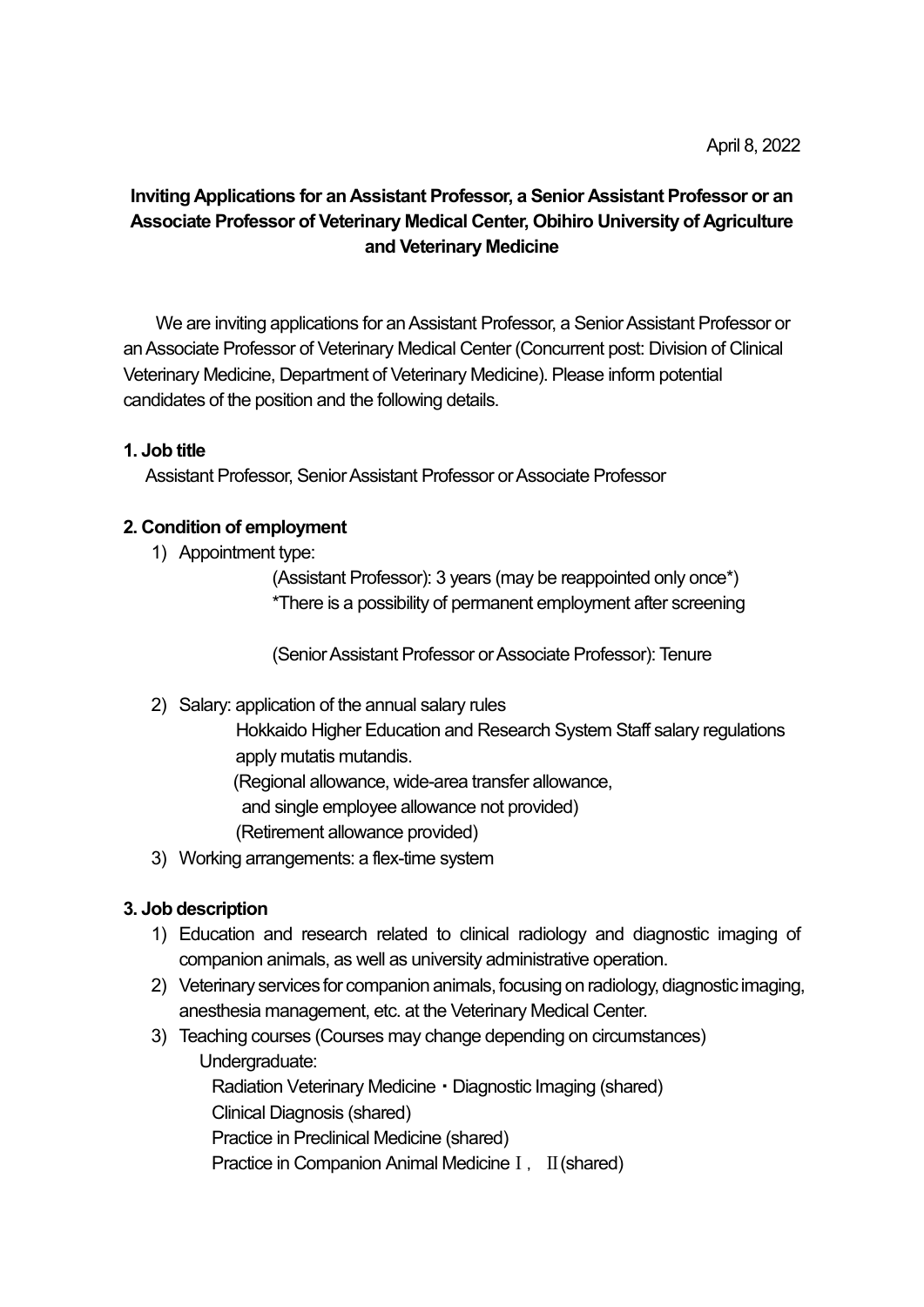Practice in Comprehensive Veterinary Medicine (shared) Elementary Seminar in Veterinary Science at Obihiro (shared) Advanced Seminar (shared) Tutorial Research Seminar in Agriculture and Farm Animal Science (shared, once every few years )

Graduate \*:

Thesis Research on Veterinary Life Science I, II Special Practice on Veterinary Life Science (shared) Animal Clinical Science Ⅰ (shared) Veterinary Life Science (shared) Veterinary Science I, II Special Practice on Veterinary Science I, II Clinical Veterinary Science (shared) Special Practice in Clinical Veterinary Science Ⅰ, Ⅱ(shared) Special Exercises in Animal Medical Center (shared)

\*The candidate's qualifications will need to be examined by Graduate School of Animal and Veterinary Sciences and Agriculture.

## 4. Qualifications

- 1) Willingness to teach, research, and practice all aspects of companion animal clinical care. Clinical experience with companion animals, especially dogs and cats, and highly motivated in veterinary clinical education, with the ability to work with current faculty in clinical veterinary medicine to establish an advanced practice system aimed at international standards. Responsible for teaching and research in clinical radiology and diagnostic imaging of companion animals, as well as companion animal care at the Veterinary Medical Center, including anesthesia management, and should be board certified or specialist statuses. In addition, the applicant should be willing to promote new educational and research activities.
- 2) Ph. D. degree.
- 3) Japanese veterinary license.
- 4) Proficiency in both Japanese and English.

## 5. Application materials

- 1) Two copies of standard curriculum vitae with an attached photo taken within the last 3 months (standardized form available in stores).\*
- 2) Two copies of educational experience and a complete list of academic publications and other research activities.\*\*
- 3) Statement of research activity to the present and a concise summary of the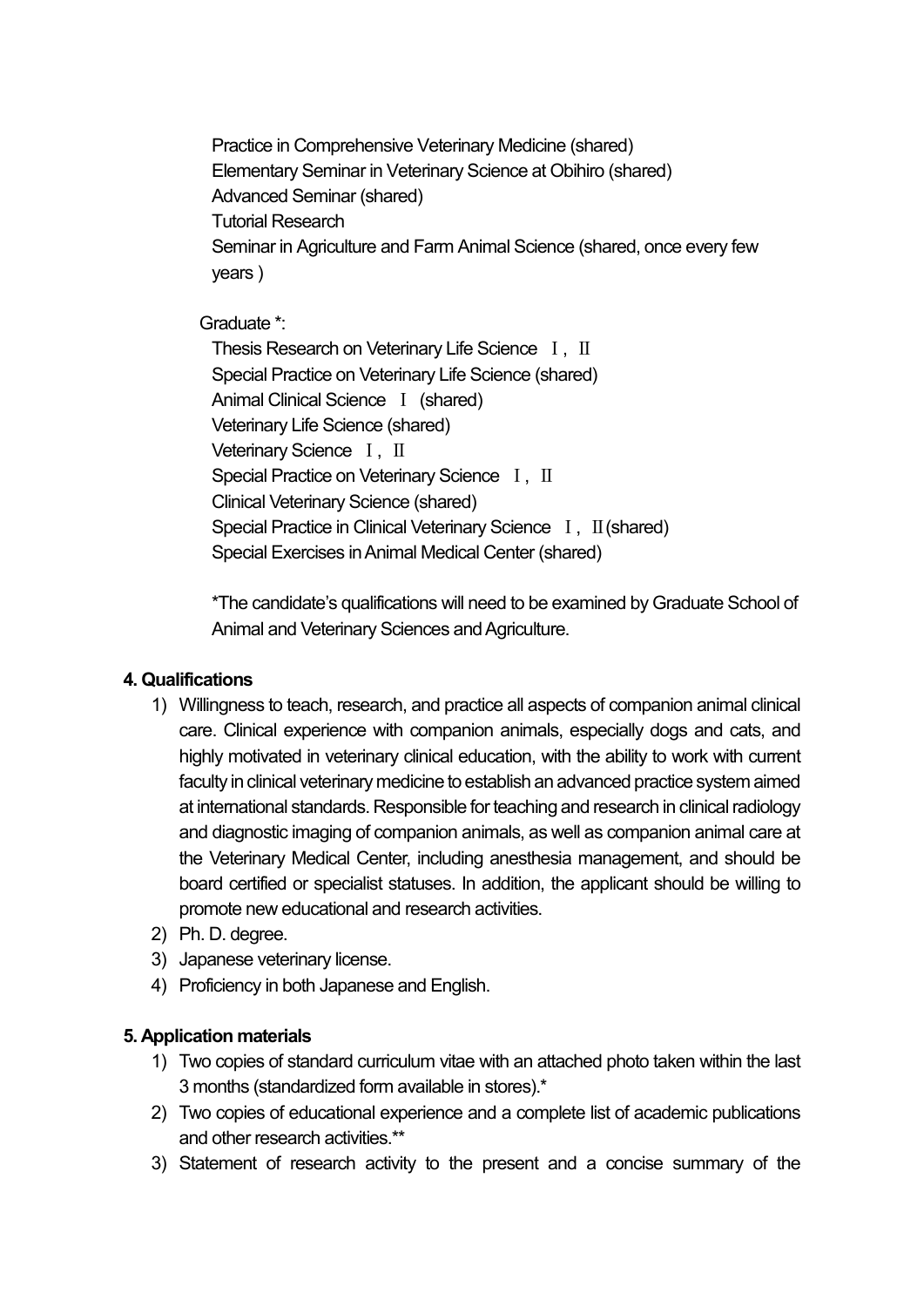candidate's perspective on education and research in Clinical Veterinary Medicine and related courses (2,000 letters in Japanese or 800 words in English).

- 4) One letter of reference.
- 5) In addition to the reference person who writes the letter of reference, indicate 2 or more references available on request (Name, Affiliation, Position / Title, Address, Email, Phone number).
- 6) In relation to 5) above, the reference persons will be asked to evaluate the applicant's character. Therefore, please submit the "Consent Form for Provision of Personal Information" (form prescribed by the university).

\*Forms can be obtained from https://www.obihiro.ac.jp/careers for the record of achievements (refer to item 6.3 for details). An electronic storage medium (USB or CD-R) containing the data should be included.

\*\*Two separate files containing reprints or hard copies of all the listed publications (one each) in order of appearance in the list should be submitted along with an electronic storage medium.

### 6. Other

- 1) In general, faculty appointments will be made through a document screening process followed by the interviews, mock lectures (in Japanese), and research introductions (in English) for those who pass the document screening process. Travel expenses will be borne by the applicant.
- 2) If a candidate is a government employee or a local public employee and is hired as an instructor in our university, the retirement payments cannot be combined.
- 3) Concerning the Record of Achievements

If the applicant belongs (or has belonged) to a university, evaluation points will be given for academic achievements (all), and for any educational, social, and school administrative positions held in the past 3 years from April 1, 2019 to March 31, 2022 (Examples: teaching syllabuses, a printed program of an open lecture, a letter of appointment as a member of a council, etc.).

If the applicant belongs (or has belonged) to an organization other than a university, evaluation points will be given for academic achievements. (Examples: a written invitation to give a lecture, a written notice of research funds awarded, etc.)

4)We will highly welcome female applicants in compliance with the Equal Employment Opportunity Law. Our policy for gender equality, and support details are indicated in the following URL (Japanese only).

https://www.obihiro.ac.jp/gender-equality

### 7. Deadline for applications

June 3, 2022

### 8. Scheduled starting date of employment